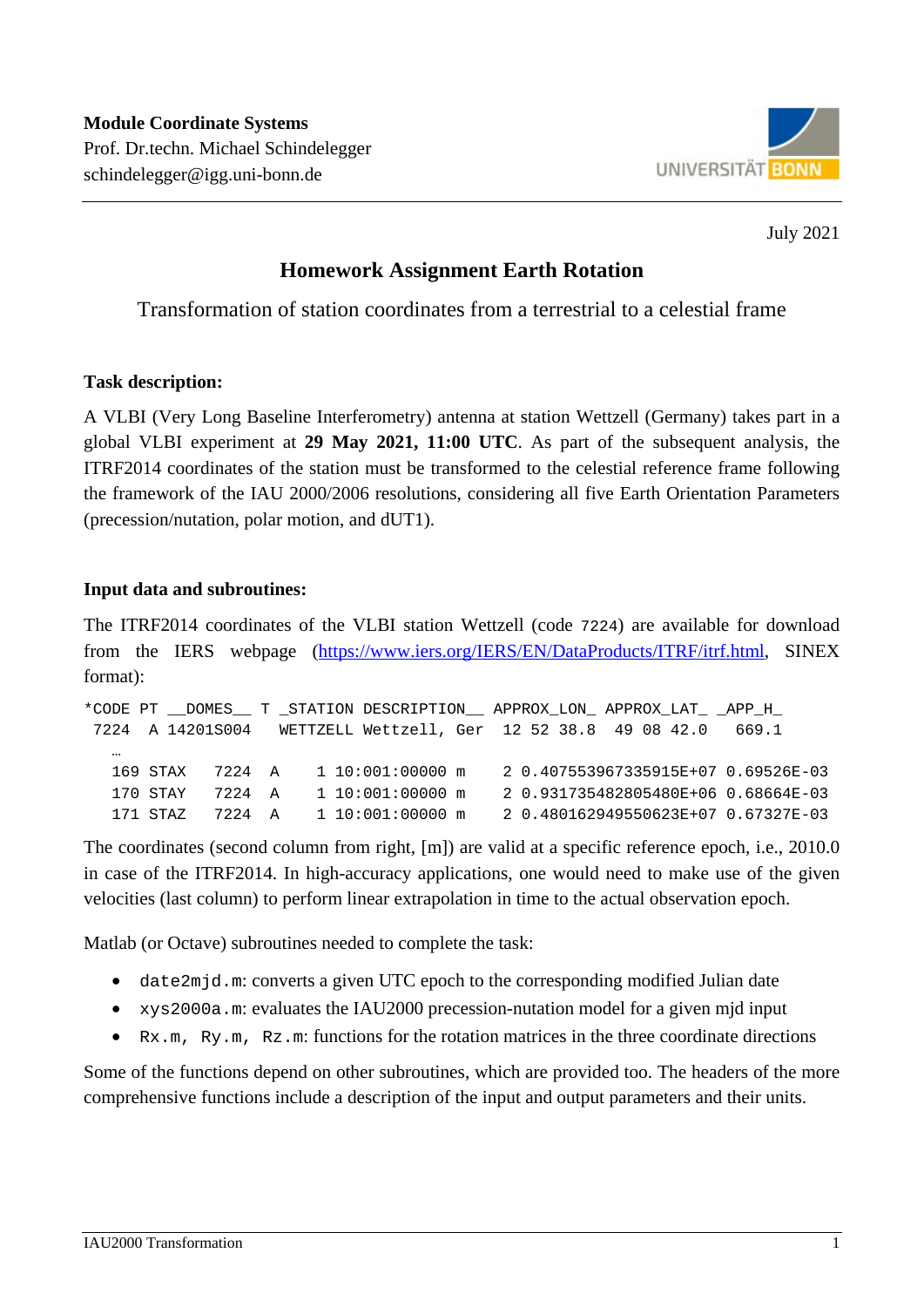### **Specific tasks**:

(1) *Nutation series*:

Familiarize yourself with the subroutine xys2000a.m by evaluating it for a time span of 25 years, from 1 January 1990 (0 UTC) to 31 December 2014 (0 UTC). The function input should be a vector of modified Julian dates, sampled from 1 January 1990 onwards in 5-day intervals. Use date2mjd.m to convert from calendar dates to modified Julian dates. Remove the linear trend of the resulting time series of nutation angles (Matlab command detrend) and plot both  $X$  and  $Y$  over time in units of meter. Make sure that the plot is intelligible (font size, legend, labels, etc.) and save it for inclusion in your report.

(2) *Complete transformation*  $ITRS \rightarrow ICRS$ :

Transform the Wettzell station coordinates at epoch 29 May 2021 (11 UTC) to the celestial system/frame using the full IAU2000 formulation  $\vec{x}_{ICRS} = Q R W \vec{x}_{ITRS}$  as summarized in the synopsis below. Consider the following:

- $-$  mjd<sub>UTC</sub> is the UTC epoch given in the main task description but converted to a modified Julian date using date2mjd.m
- − Values for  $(X, Y, s)$  are readily obtained from the subroutine xys2000a.m
- − Values for dUT1 and polar motion at 29 May 2021 are published by international centers, e.g., [http://hpiers.obspm.fr/eop-pc/index.php:](http://hpiers.obspm.fr/eop-pc/index.php)  $dUT1 = -0.1850586$  [s]

 $x_n = 0.157787$  [as],  $y_n = 0.443296$  [as],  $s' = 0$ 

- − These values are valid for the entire day and must be converted to [rad] where needed
- − Document the so-derived ICRS coordinates of station Wettzell
- (3) *Approximate solution*:

Repeat the transformation while neglecting the effects of polar motion and nutation (matrices  $W$  and  $Q$ ). Document the resulting ICRS coordinates and quantify the approximation error w.r.t. the solution from sub-task (2) as magnitude of the difference vector.

#### **Synopsis of the transformation procedure** (see also lecture slides):

Transformation ITRS  $\rightarrow$  ICRS of a station vector  $\vec{x}$ :  $\vec{x}_{ICRS} = Q \, R \, W \, \vec{x}_{ITRS}$ 

- (1) Matrix *W* accounting for the effect of polar motion:  $W = R_z(-s')R_y(x_p) R_x(y_p)$ 
	- $x_p, y_p$ : coordinates of the CIP in the ITRS
	- − *s'*: Position of the TIO (Terrestrial Intermediate Origin) on the CIP equator w.r.t. the ITRS meridian
- (2) Matrix R considering the instantaneous phase angle of the Earth:  $R = R<sub>z</sub>(-ERA)$ 
	- − ERA: Earth Rotation Angle = angle between the TIO and CIO (Celestial Intermediate Origin) on the CIP equator, directly proportional to dUT1